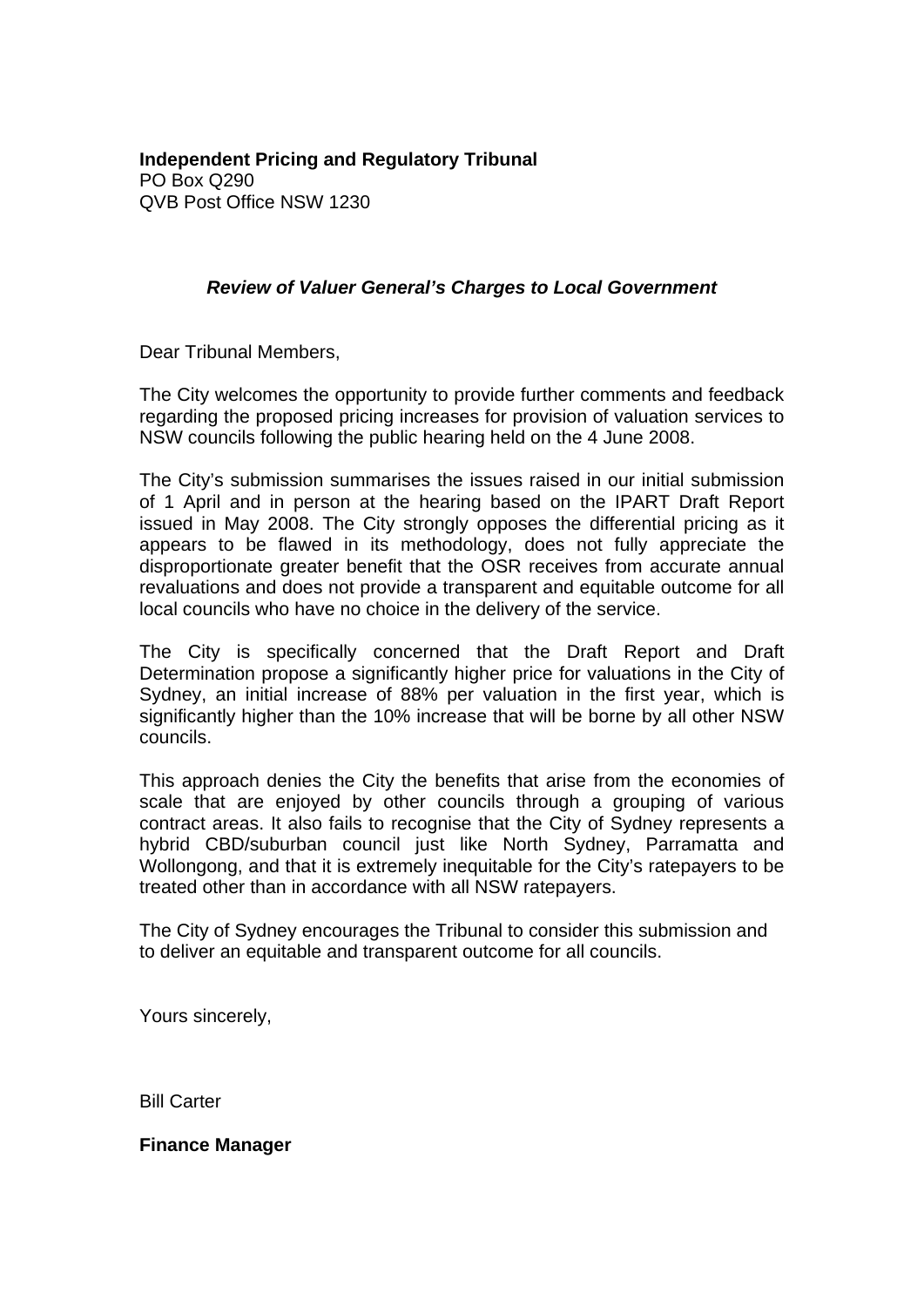# **The City of Sydney Secondary Submission**

The following points re-iterate many of the points raised within the public hearing held on the 4 June 2008, by City of Sydney representatives, and follow the agenda of that workshop.

## **1. Quality of Service**

The City of Sydney has for some time been concerned regarding both the quality and timeliness of service provided by the Valuer General. There have been a number of instances over the last few years where the City's business has been impacted by the time taken to provide specific valuation information. Examples include the individual valuation of the properties leased out by Sydney Harbour Foreshore Authority in the Darling Harbour precinct and a proportional use valuation of the Chinese Consulate in Sydney.

There are also delays experienced in relation to customer objections, including 19 nineteen objections that are still awaiting a decision 18 months after the initial issue of valuation.

In the last three years, 50 successful valuation objections with a total rates income impact of over \$1M created an opportunity loss of \$70K in interest income. While not an enormous sum, the point is that councils have no right to compensation if they suffer financial loss arising from errors by the Valuer Generals Office.

**The City would like to see an ongoing improvement, not just in efficiency terms, but also in the quality and timeliness of the Valuer General's service.** 

#### **2. Allocation of Costs**

The City has issues in regard to the Valuer General's proposed allocation of costs between the OSR and councils.

The City contends that a 50/50 split of cost allocation between "objections and appeals" and "other valuation contracts" provide a disproportionate weighting of costs towards council. Our experience from contact with our customers is that the basis for objection is invariably linked to the additional Land Tax that arises from an overstated value. While the increased value may also result in their being allocated a slightly higher contribution towards the City's total annual rates levy, assuming that they are not owners that are merely subject to a minimum rates contribution, the heightened sensitivity is generally to the additional land tax imposition.

Council's contention that the objections are based more on the calculation of land tax than on rates is further supported by the Ombudsman Report in 2005 (excerpt on p.72 of that report as below):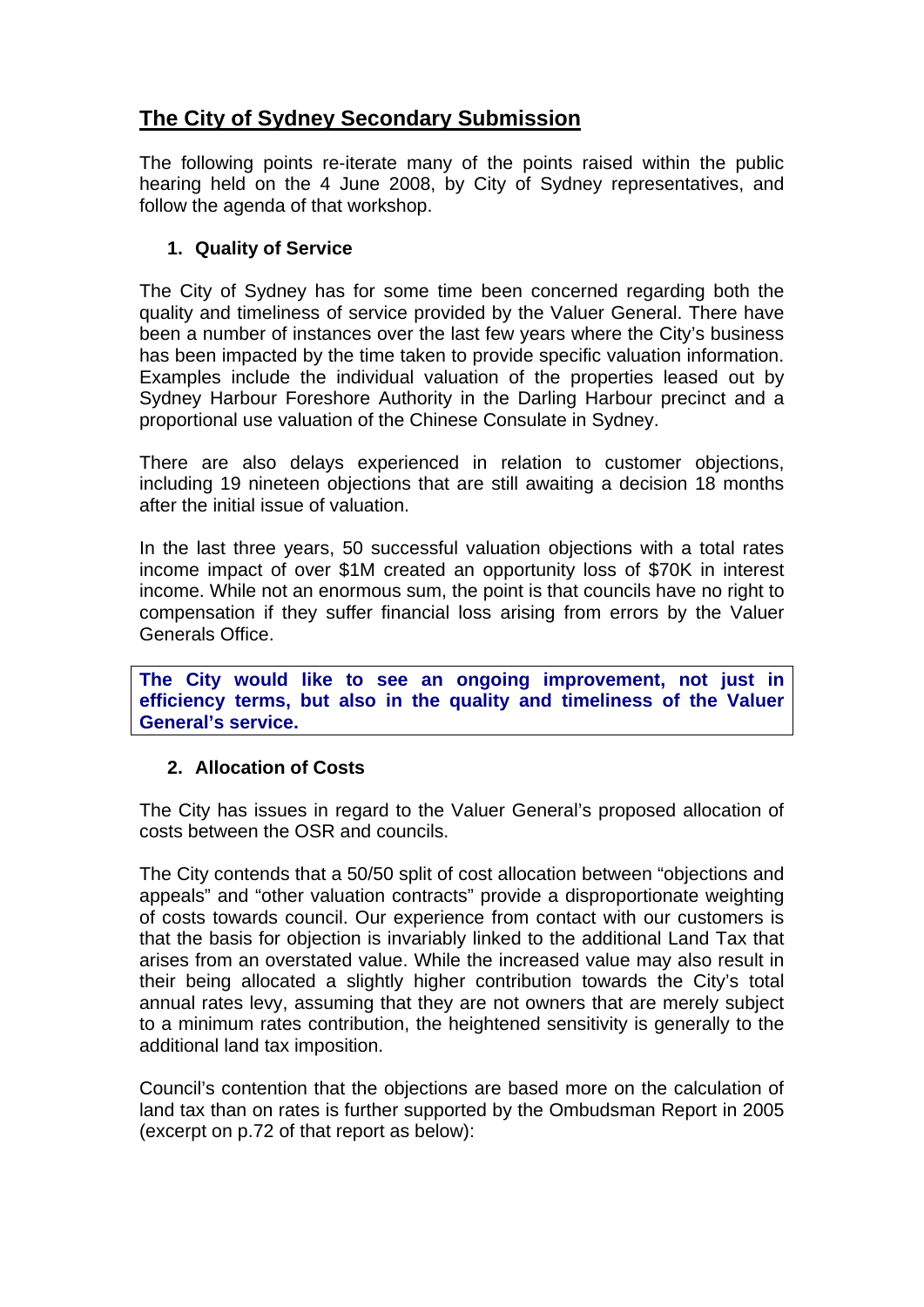### *"4.7.2 Factors that influence the volume of objections*

*In a 2004 internal document prepared for the purposes of a funding submission, the Chief Valuer suggested the number of objections received could be influenced by factors such as:* 

- *Significant increases in land values;*
- *Dissatisfaction with having to pay land tax leading to objections as a protest;*
- *Attempts to reduce tax liability by achieving a reduction in land value through an objection;*
- *Low levels of public confidence in the valuation system resulting from and leading to negative publicity;*
- *Falls in the market level between the time valuations are made at 1 July and when they are published and used early in the following year leading to a misunderstanding that land values should have decreased;*
- *Inconsistency or leniency in application of rules and discretions in accepting objections that do not address the valid grounds for objection or are lodged outside the statutory time limit*
- *Delays in processing objections leading to issues being unresolved when new values are issued causing owners to also object to the new valuation.*

*A review of complaints made to the Ombudsman since commencement of this investigation generally supports the Chief Valuer's views. A key issue in 77% of complaints was the significant increase in land values from previous valuation programs. In 28% of complaints a key issue was the amount of land tax and in 32% key issues were the general reduction in the market values in their area and a lack of sales evidence to support the value. Only 12% of complaints raised technical issues related to valuation such as the detrimental impact of particular features of the land, zoning, surrounding developments or grading anomalies in a component."* 

As the above excerpt makes no specific mention of objections to land values for the purpose of rating, it could be assumed that virtually no-one objects for the purpose of rating and yet Councils share 50% of the costs of objections, an argument that the OVG has not substantiated.

#### *The City contends that the costs of objections should be calculated by deducting the 40% for land tax only and sharing the remainder, making a more equitable allocation of 30% to councils and 70% to OSR.*

The City also queries the quantum of costs they are responsible for in relation to the provision of "graphic services: and "postage". These costs are attributed 100% to councils on the basis that the only purpose of the Notice of Valuation is in relation to council rating purposes as valuations for land tax purposes are formally notified via a land tax assessment notice. Council contends that it also provides valuation information within its Annual Rates Notice, so if the requirement for a separate mail out is merely to provide owners with an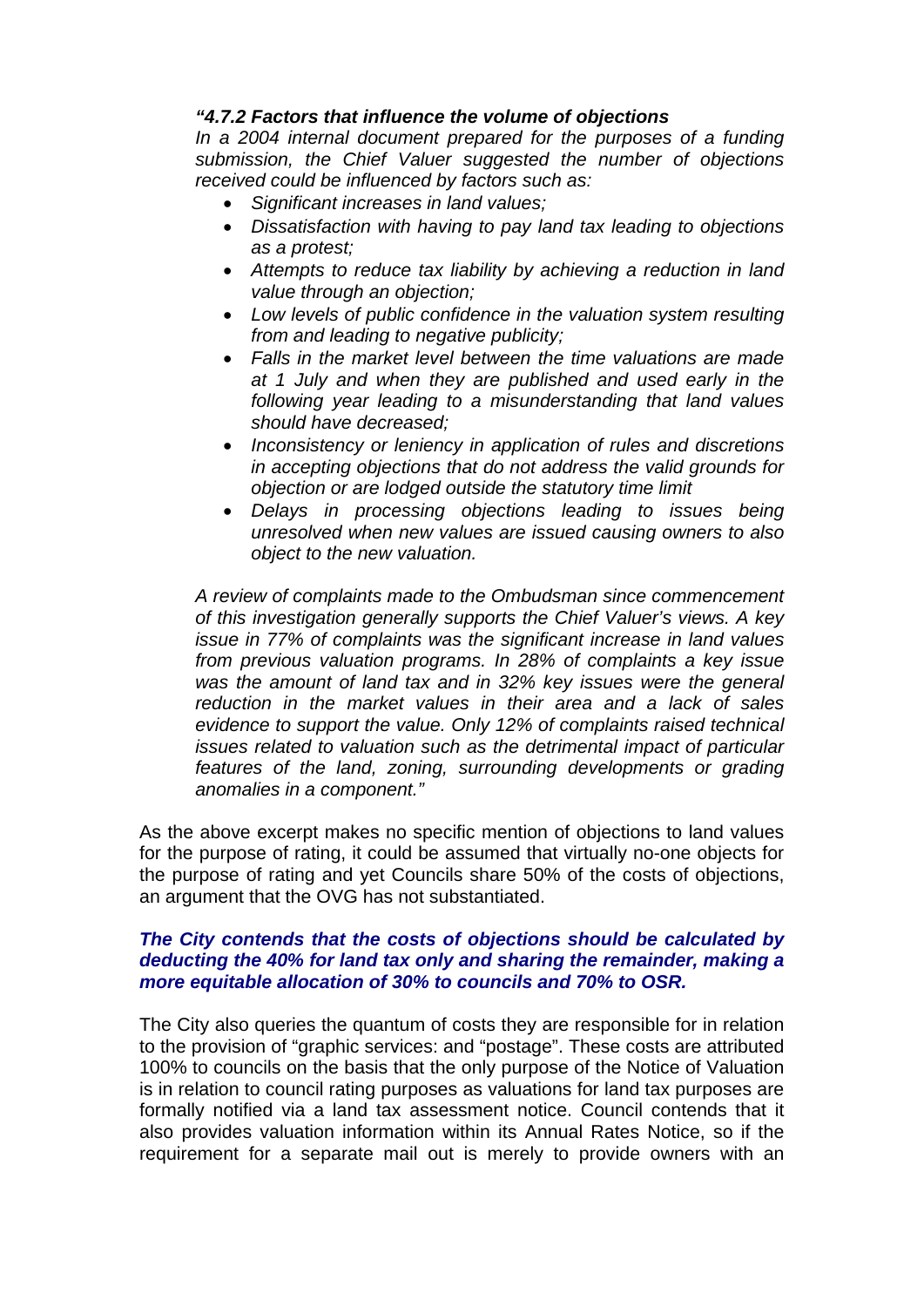opportunity to consider and object to their latest valuation notice before issue of the rates notice, then that process is applicable for both land tax and rates.

Furthermore, if the objection process could occur concurrently with the issue of the formal rates notice, then councils could mail out the assessment and associated paperwork concerned with the background and process for appeal along with issue of the rates notice itself. This would be significantly more efficient and cost effective from our viewpoint.

The City also disputes the allocation of the "valuation audit" and "mass valuation contracts" as 30/70 between councils and the OSR. As discussed at the public hearing, the OSR require annual valuations to assess Land Tax liabilities, and the accuracy of these valuations has direct and measurable implications for the extent of this liability and consequently the quantum of land tax revenue achieved by the State Government.

Councils on the other hand utilise a 3 or 4 yearly revaluation cycle to determine the distribution of their fixed entitlement to an annual rate levy, the rates base plus the Minister's approved rate cap increase. Valuations are considered to be an indicator of each owner's capacity to pay and contribute towards the base level of income a council requires to provide its regulatory and community services within the local government area. An increase in valuations changes the distribution but does not increase Council's capacity to generate additional revenue.

On this basis, the City considers a more reasonable cost allocation to be in the vicinity of 20/80, reflecting the fact that OSR utilises the new valuation each and every year while the City utilises it every fourth year to equitably redistribute rates.

While the City accepts the fact that there are some efficiencies in process achieved from undertaking the valuations annually rather than once every four years, it cannot accept that this would be sufficient to increase the value of the exercise to Council from a base cost of 20% to 30% of the annual valuation, and the potential benefit while stated has not been demonstrated at all within the submission.

*The City believes that the cost of the valuation audit group and mass valuation contracts would be more equitably allocated as 20% to councils and 80% to OSR.* 

**Leaving aside the suggested efficiencies that may be achieved in "graphic services" and "postage" going forward, the proposed more equitable re-allocation of "objects and appeals", "valuation audits" and "mass valuation contracts" have substantial implications and would reduce the overall cost to councils by \$2.4M or 13.6% in 2013/14.**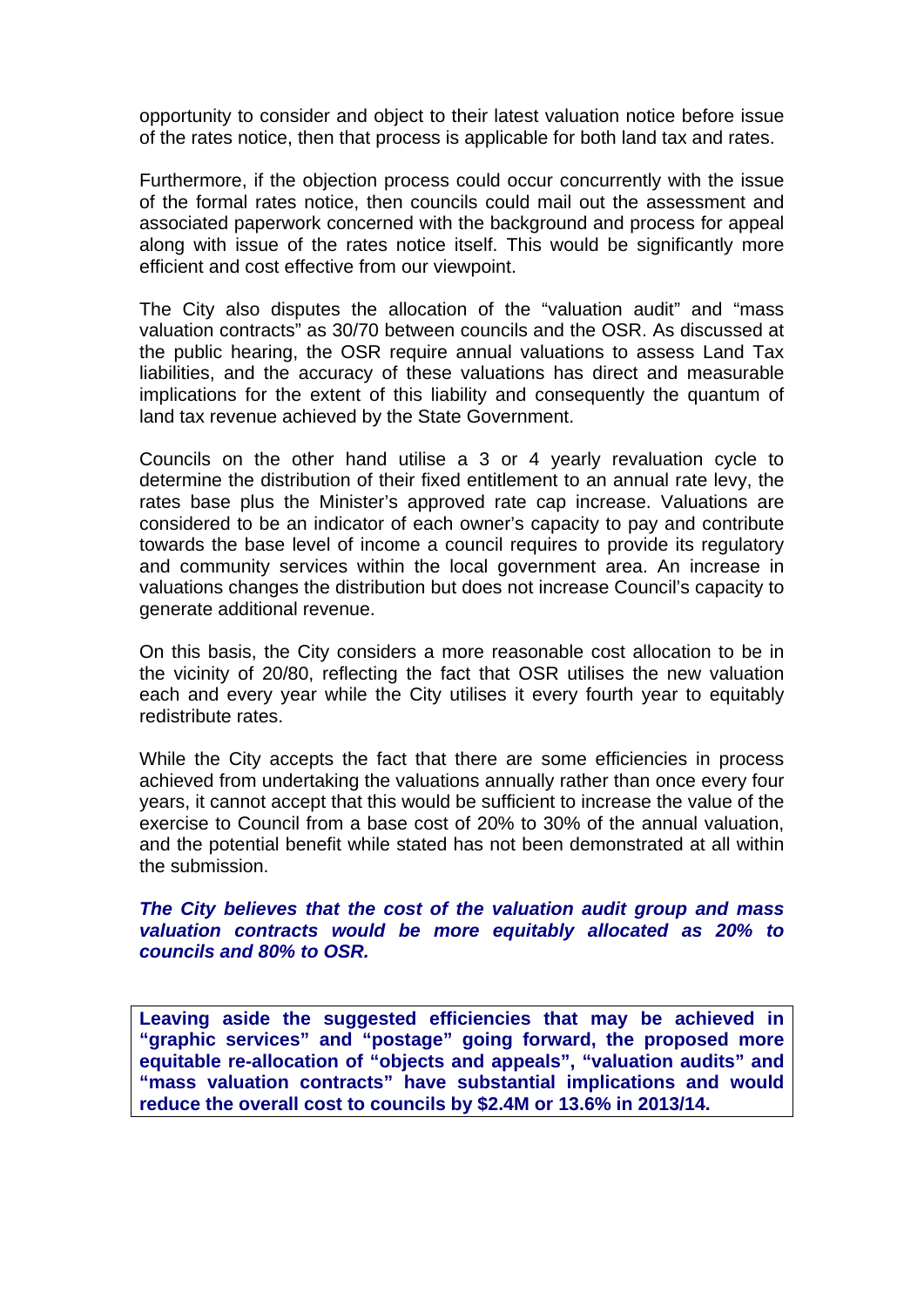## **3. Prices for the City of Sydney**

The City of Sydney does not agree with the Valuer General's initial proposal, or IPART's Draft Determination, to apply a differential rate for the City of Sydney.

The City reiterates the issues raised in our previous submission on 1 April and as discussed in the public hearing on 4 June. The points of argument are again set out below.

- *1. The price proposed for the City of Sydney is based on the tender for the valuation of properties and implies that there is a clear distinction between the cost of providing valuation services to the City and all other regions. An analysis of the price per valuation does not support this assumption. There are a wide range of average costs per valuation, but the City is not a significantly more expensive case on its own that deserves to be isolated. This position was clearly demonstrated at the public hearing.*
- 2. *The City of Sydney is the only Council that was contracted as a single entity and therefore it does not enjoy the economies of scale and the benefits of cost averaging that all other regions do. The contracted price per valuation clearly reflects a definite relationship between volume of valuations and average price, however the distorted analysis of the City's stand alone costs have been used to base the City of Sydney pricing disregarding other key data to support a more transparent and equitable pricing mechanism.*
- *3. The City of Sydney is the only Council to have a combined price per valuation rather than separate prices for residential and non-residential as all other Councils. This is inequitable as the City's local government area now constitutes 18% business and 82% residential ratepayers. To accept that all valuation assessments may be treated as business may have future cost ramifications for the City in future years, particularly if future boundary transfers are contemplated.*
- *4. Other Councils which contain major CBD's are not being charged the same price as the City. In fact the average valuation costs for other CBD councils including North Sydney, Parramatta and Wollongong are all substantially lower than the average for all councils, let alone that of the City, which further erodes any confidence in the outcome of the mass valuation tender process.*
- *5. If the City is to remain the only local government area individually contracted and separately priced, then it should be invited to play a part in the development and review of the tender for mass valuations. This would include a review of the weighting of the price component which should be higher than 25% as companies tendering should be accredited and follow established guidelines and procedures determined by the OVG, regardless of the weighting of their plans.*